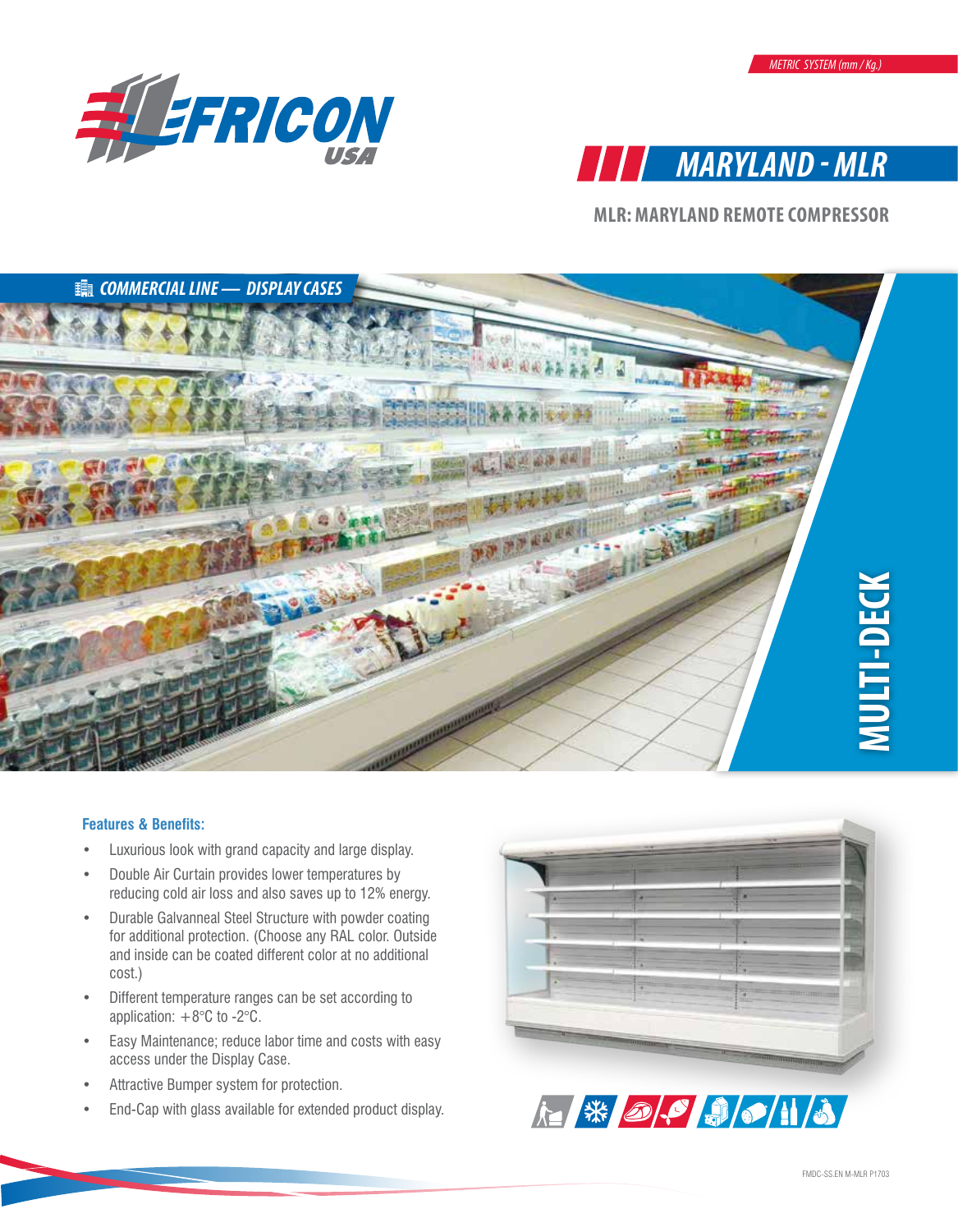# *MLR: MARYLAND REMOTE COMPRESSOR*







## **Standard Options:**

- Available Heights: **M** (Medium–2030mm), **L** (Large–2180mm).
- Lengths: **18** (1875mm), **22** (2200mm), **25** (2500mm), **37** (3750mm) can be joined together to meet layout requirements.
- Depths: **I** (Intermediate 975mm), **W** (Wide 1120mm).
- Merchandising Flexibility with adjustable shelf heights and angles. Up to 5 (4 shelves plus lower deck) for **M** (Medium – 2030mm) or up to 6 (5 shelves plus lower deck) for **L** (Large  $-2180$ mm).
- Three Front Edge Heights: **LG**: Low w/Edge Glass (350mm+120mm), **HF**: High (450mm), **HG**: High w/Edge Glass (450mm+120mm).
- Lighting: T8 Fluorescent electronic ballasts do not flicker. Canopy and shelving are controlled separately which is convenient when using Motion Activated Lighting "MAL" option.
- Hidden, retractable Night Curtain saves additional energy.
- Clear plastic Shelf-Stops (20mm) keep attractive display and hold price-tags.
- End Wall Panels available: Polyurethane, Polyurethane w/mirror inside or Polyurethane w/heat reflecting glass.
- Timed-Off Defrost delivers lower energy consumption and operation costs.\*\*
- Thermostatic Expansion Valve with Balanced Port for better control of superheat (Danfoss or Sporlan Brand).
- Fan Motor; EBM brand, AC type (Standard Efficiency).
- High efficiency coil design with corrugated aluminum fins and variable spacing augment efficiency and allow for more frost build-up before Defrosting becomes necessary.
- Controllers: Carel brand standard.

## **Additional Options:**

- Lighting: Warm Fluorescent (recommended for meat application) or White LED.
- "MAL" Motion Activated Lighting on Shelves.
- Automatic Night Curtain.
- Angled Top Mirror.
- Lower Deck Dividers: Powder Coated Steel Wire or Organic Glass.
- Defrost: Electric or Hot Gas.\*\*
- **• EV2** electronic Expansion Valve saves up to 10% energy. (Carel brand)\*
- Fan Motor: EBM brand, EC type (High Efficiency) *GreenTech* technology can reduce the fan power consumption up to 70%.
- Controllers: Various Carel or other brand options available.

*\*For specific control type. Contact us for more details.* 

*\*\*Meat/Fresh Fish application requires HG (High Front w/Edge Glass) and Electric or Hot Gas defrost.*

*Refer to our technical guide for specific information.*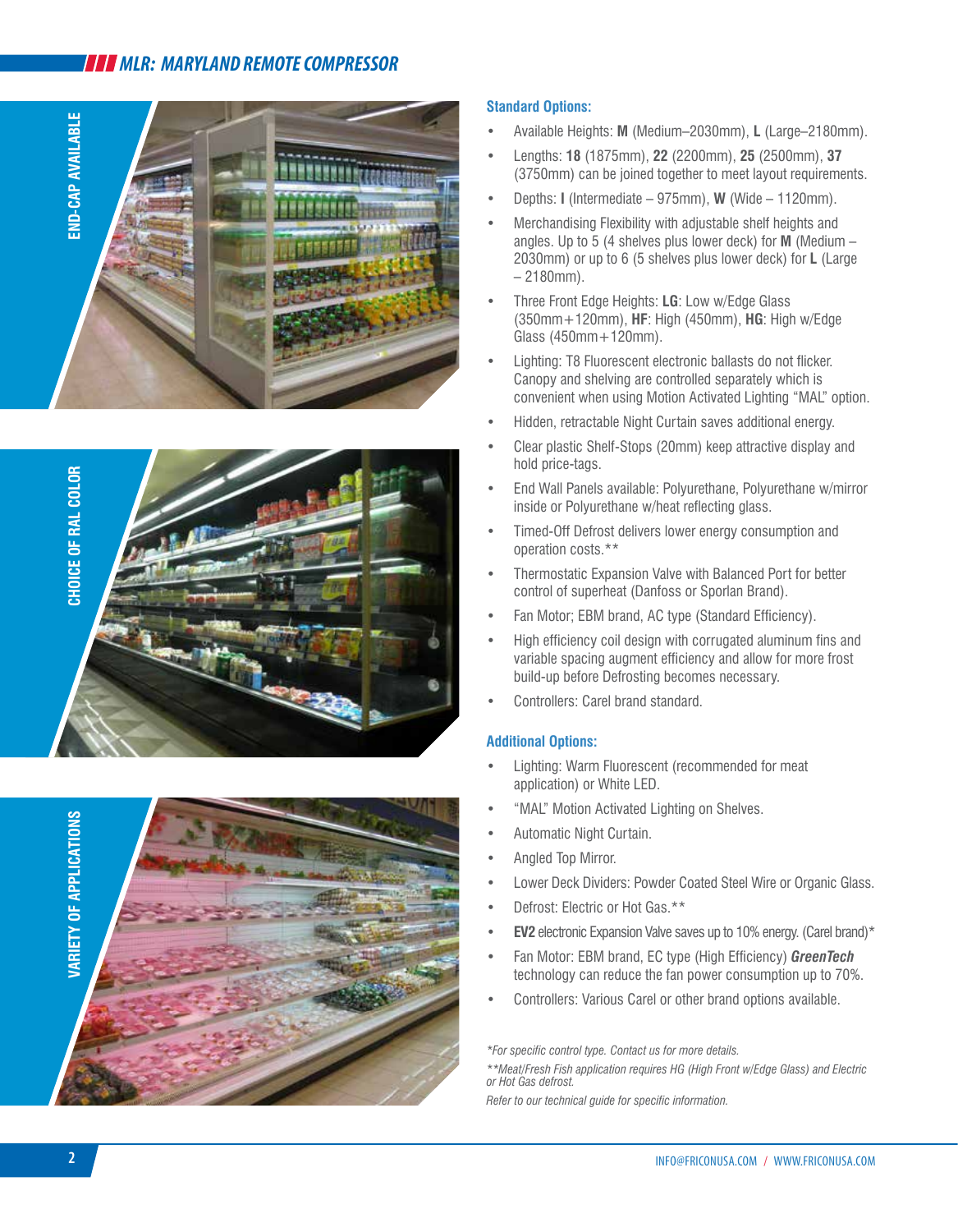## **M: MEDIUM HEIGHT (2030mm)**



## Depth – **W:** Wide

1120



## **L: LARGE HEIGHT (2180mm)**



### 1. Electrical Box

- 2. Night Curtain
- 3. Canopy Light
- 4. Double Air Curtain
- 5. Angled Top Mirror
- 6. Shelf Light
- 7. Adjustable Shelf





Depth – **W:** Wide



#### 975 Depth – **I:** Intermediate



 $13$ FRONT EDGE HEIGHT OPTIONS  $\frac{20}{2}$ 







Depth – **I:** Intermediate





209 129



| 8. | <b>Double Air Duct</b> |  |
|----|------------------------|--|
|    |                        |  |

- 9. Coil
- 10. Plenum
- 11. Fan Motor
- 12. Drain
- 13. Front Edge Height **Options**

| ACCORDING TO AHRI 1200 STANDARD GUIDELINES<br><b>CAPACITIES</b> |                   |                |                |                |                |               |                       |  |  |  |  |
|-----------------------------------------------------------------|-------------------|----------------|----------------|----------------|----------------|---------------|-----------------------|--|--|--|--|
| <b>LENGTH</b>                                                   |                   | 18<br>(1875mm) | 22<br>(2200mm) | 25<br>(2500mm) | 37<br>(3750mm) | Ae<br>W: Wide | Ae<br>I: Intermediate |  |  |  |  |
| <b>MEDIUM HEIGHT: W (Wide) w/LG (Low Front w/glass)</b>         |                   |                |                |                |                |               |                       |  |  |  |  |
| <b>DA:</b> (Display Area)*                                      | (m <sup>2</sup> ) | 2.65           | 3.11           | 3.53           | 5.30           | 0.86          | 0.67                  |  |  |  |  |
| RV: (Refrigerated Volume)**                                     | (m <sup>3</sup> ) | 1.699          | 1.994          | 2.266          | 3.399          |               | n/a                   |  |  |  |  |
| <b>LARGE HEIGHT: W</b> (Wide) w/LG (Low Front w/glass)          |                   |                |                |                |                |               |                       |  |  |  |  |
| <b>DA:</b> (Display Area) $*$                                   | (m <sup>2</sup> ) | 3.12           | 3.66           | 4.16           | 6.23           | 0.96          | 0.74                  |  |  |  |  |
| RV: (Refrigerated Volume)**                                     | (m <sup>3</sup> ) | 1.867          | 2.191          | 2.490          | 3.734          |               | n/a                   |  |  |  |  |

**TDA:** (Total Display Area) = **DA + Ae**

**Ae** = Projected area from End Wall Panel w/Glass

\*For Medium: **HF** (High Front) / **HG** (High Front w/glass) x 0.93 \*For Large: **HF** (High Front) / **HG** (High Front w/glass) x 0.94 \*\*For **I** (Intermediate) x 0.76